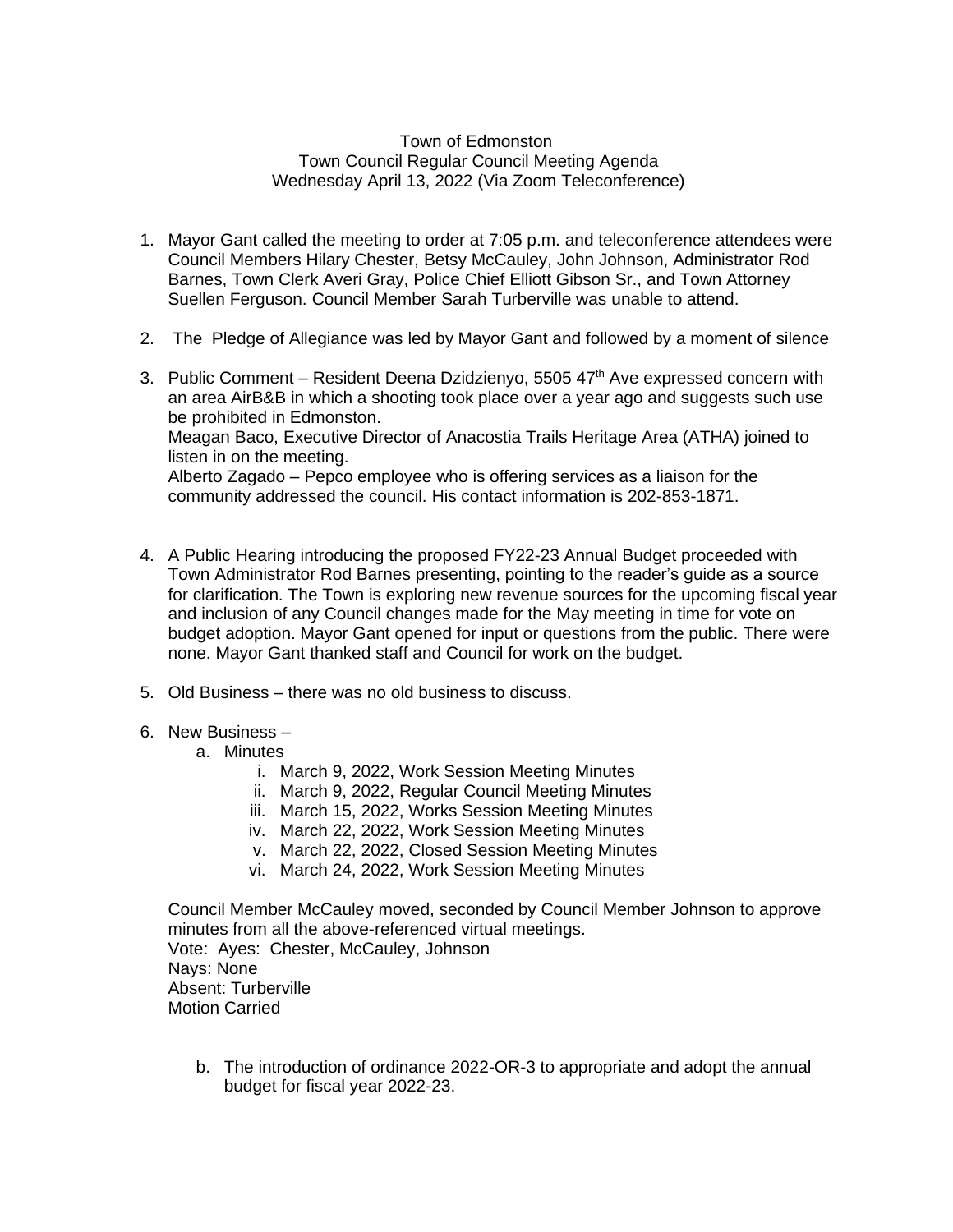Council Member McCauley moved, seconded by Council Member Johnson to approve the introduction to adopt the annual budget for fiscal year 2022-23. Vote: Ayes: Chester, McCauley, Johnson Nays: None Absent: one Motion Carried

c. The consideration of purchasing a 2021 Chevrolet Pickup from Sport Chevrolet Co., Silver Spring, MD on the state contract for \$26,923 using ARPA funds. Town Administrator Barnes indicated the new truck has more cab room for seating and more appropriate for Town functions while the older truck more so for utility purposes.

Council Member McCauley moved, seconded by Council Member Chester to approve the purchase of a 2021 Chevrolet Pickup in the amount up to \$26,923 using ARPA funds. Vote: Ayes: Chester, McCauley, Johnson

Nays: None Absent: Turberville Motion Carried

- 7. Police Department Report (Police and Code Enforcement) Police Chief Gibson gave the March report indicating two auto thefts and one burglary for a total of three crimes in the town. March generated \$18,825 for red light camera violations and \$3,060 for vehicle impounds. A conversation ensued about parking violations in the industrial area on Buchanan and Ingraham. Mayor Gant and Council want stronger enforcement as the violations are too prevalent in these areas and businesses have not heeded warnings given. Added to the public safety issue, it has become problematic for the environment as well. Chief Gibson indicated the Police Department will do more and plans to meet with and send correspondence to area business about compliance issues and will boost enforcement. Council Member Chester suggested ticketing that increases in cost after each infraction. Council Member McCauley reported being confronted by two unleashed and unsupervised pit bull terriers on her property. Council Member McCauley questioned if Animal Control would permanently remove the dogs, especially as the County prohibits this breed as a public safety measure. Chief Gibson assured follow-up in this matter and provided tips if confronted by a dog running at large. Mayor Gant suggested to add tips to the upcoming newsletter.
- 8. Town Administrator Report (General Government and Public Works) Rod Barnes reported the success of the 4/9 Arbor Day planting of 100 trees in town in which 125 volunteers of various ages participated; the giveaway of an additional 50 trees to residents that responded to the newsletter flyer inquiry; Spring Caravan through Town and pop-up art festival at Veteran's Park in which 30 or so children attended. Upcoming is Earth Day clean-up on April  $23<sup>rd</sup>$  from 10am – noon. Edmonston was featured in the Chesapeake Bay Trust magazine for its use of pervious concrete, an environmentally conscious remedy to concrete street repair. Town Clerk Averi Gray reported that during the Spring caravan, thirty-four residents answered surveys, providing input on how to use COVID Relief Funds and ranked initial ideas by Council. Assisting the community with flood mitigation measure ranked highest; establish Wi-Fi connectivity in the Recreation Center ranked second and expansion of Town Hall for more community service and activity use ranked third.